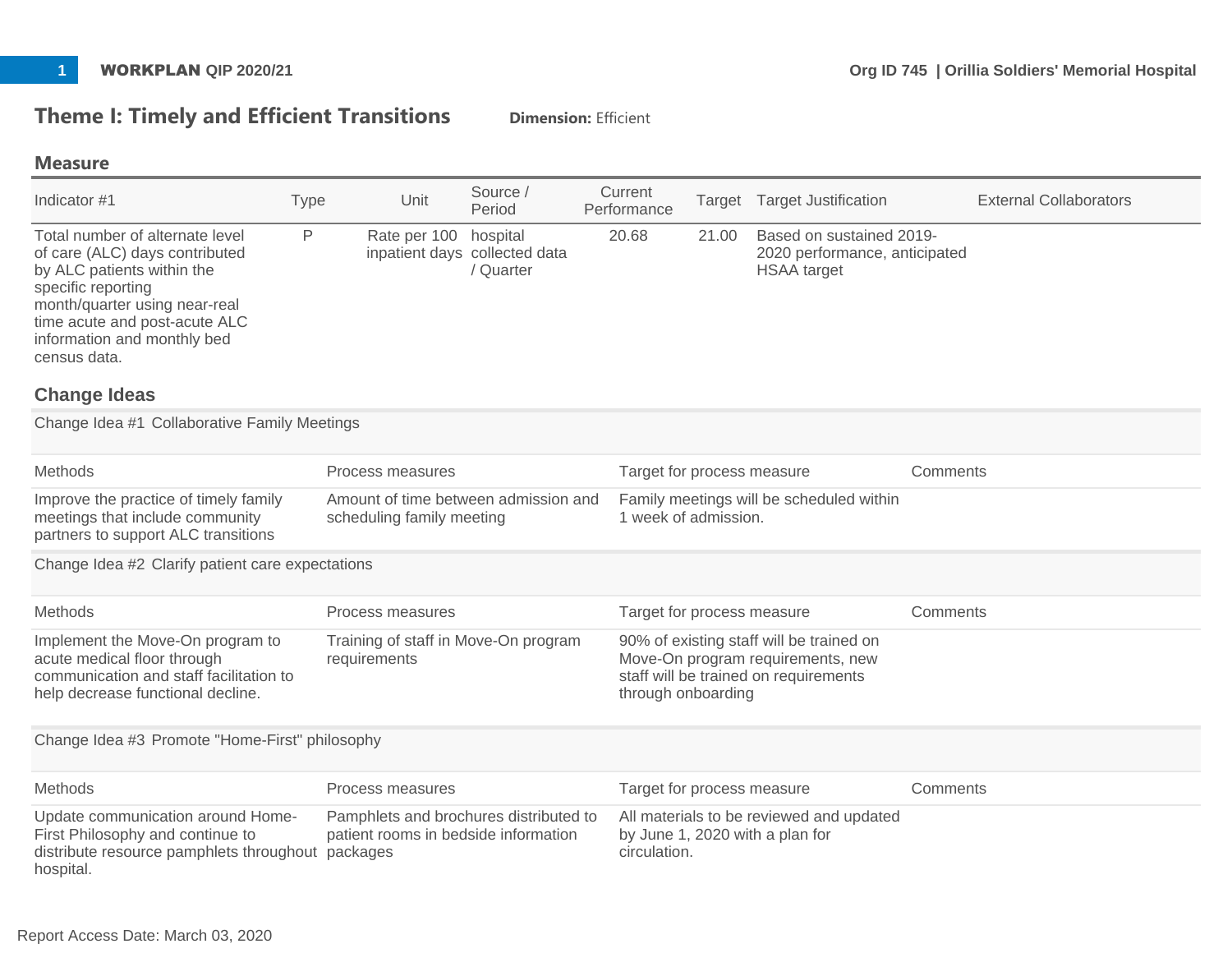| Indicator #2                                                                                                                                                                                                                               | Type         | Unit                                                                      | Source /<br>Period                          | Current<br>Performance     | Target | <b>Target Justification</b>                                            |          | <b>External Collaborators</b> |
|--------------------------------------------------------------------------------------------------------------------------------------------------------------------------------------------------------------------------------------------|--------------|---------------------------------------------------------------------------|---------------------------------------------|----------------------------|--------|------------------------------------------------------------------------|----------|-------------------------------|
| Access to and use of<br><b>Coordinated Care Plans for</b><br>Couchiching OHT year one<br>population patients                                                                                                                               | $\mathsf{C}$ | $\frac{0}{0}$                                                             | hospital<br>collected data<br>/ Fiscal Year | CB                         | CB     | This is a new indicator and no<br>performance data exists<br>currently |          | <b>Couchiching FHT</b>        |
| <b>Change Ideas</b>                                                                                                                                                                                                                        |              |                                                                           |                                             |                            |        |                                                                        |          |                               |
| Change Idea #1 Identify patients with Coordinated Care Plans                                                                                                                                                                               |              |                                                                           |                                             |                            |        |                                                                        |          |                               |
| Methods                                                                                                                                                                                                                                    |              | Process measures                                                          |                                             | Target for process measure |        |                                                                        | Comments |                               |
| Coordinate with Health Links and other<br>stakeholders develop action plan to<br>sharing Coordinated Care Plans.                                                                                                                           |              | Number of clinically frail patients with<br><b>Coordinated Care plans</b> |                                             | <b>Collecting Baseline</b> |        |                                                                        |          |                               |
| Change Idea #2 Increase access to Coordinated Care Plans by care teams                                                                                                                                                                     |              |                                                                           |                                             |                            |        |                                                                        |          |                               |
| Methods                                                                                                                                                                                                                                    |              | Process measures                                                          |                                             | Target for process measure |        |                                                                        | Comments |                               |
| Work with partners to improve and<br>spread access to Coordinated Care<br>Plans                                                                                                                                                            |              | Number of staff members with access to<br><b>Coordinated Care Plans</b>   |                                             | <b>Collecting Baseline</b> |        |                                                                        |          |                               |
| <b>Measure</b>                                                                                                                                                                                                                             |              |                                                                           |                                             |                            |        |                                                                        |          |                               |
| Indicator #3                                                                                                                                                                                                                               | Type         | Unit                                                                      | Source /<br>Period                          | Current<br>Performance     | Target | <b>Target Justification</b>                                            |          | <b>External Collaborators</b> |
| The time interval between the<br>Disposition Date/Time (as<br>determined by the main service<br>provider) and the Date/Time<br><b>Patient Left Emergency</b><br>Department (ED) for admission<br>to an inpatient bed or operating<br>room. | M            | <b>Hours</b>                                                              | hospital<br>collected data<br>/ Quarter     | 23.82                      | 25.00  | Based on sustained strong<br>2019-2020 performance                     |          |                               |

## **Change Ideas**

Change Idea #1 Support ED Patients with flow guidance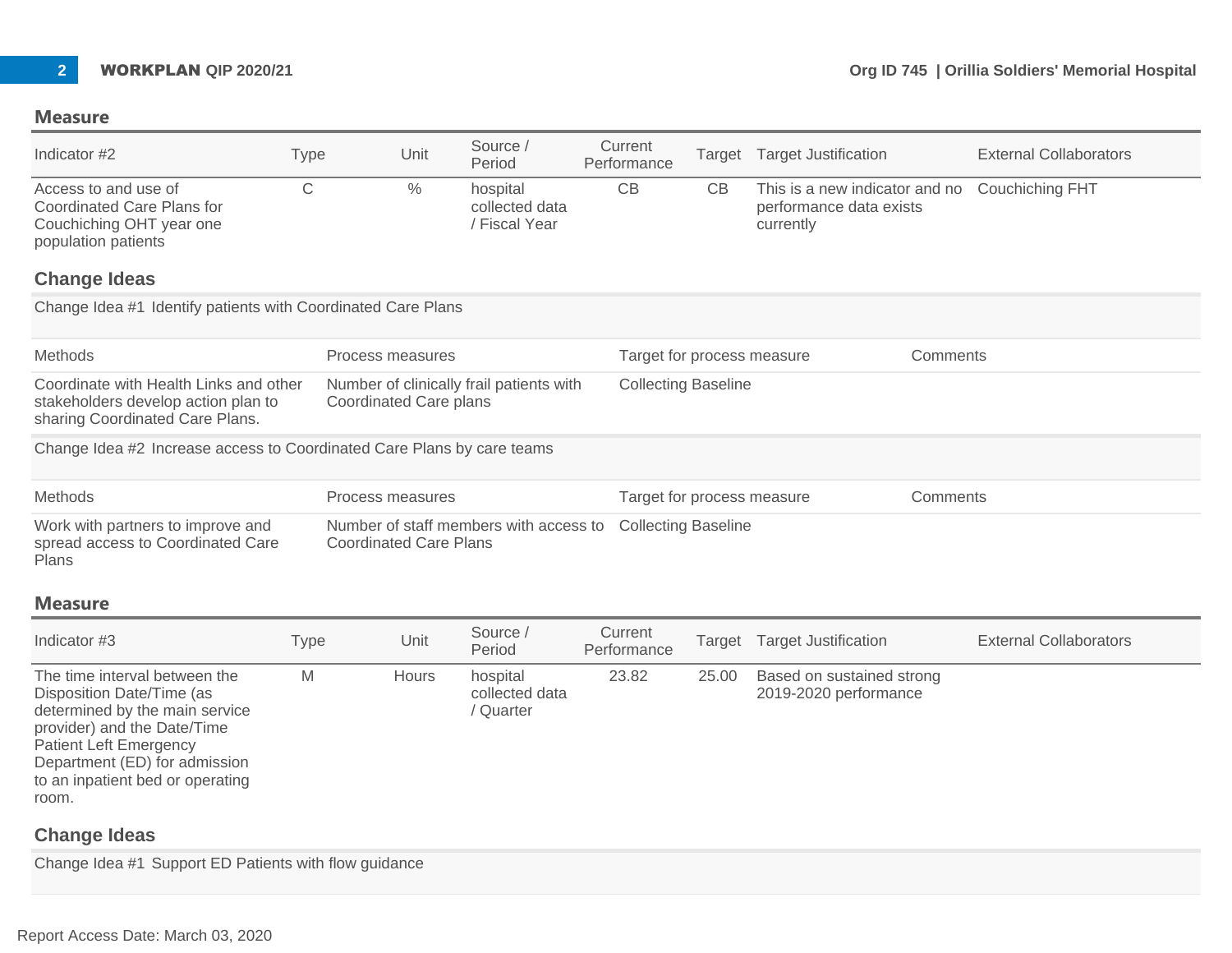#### **3 WORKPLAN QIP 2020/21 Org ID 745 | Orillia Soldiers' Memorial Hospital**

| Methods                                                                                                                                                                               | Process measures                                                                                   | Target for process measure                                                          | Comments                                                           |
|---------------------------------------------------------------------------------------------------------------------------------------------------------------------------------------|----------------------------------------------------------------------------------------------------|-------------------------------------------------------------------------------------|--------------------------------------------------------------------|
| Recruit and onboard Patient Navigator to Date ED Navigator is hired<br>support patient flow in ED                                                                                     |                                                                                                    | ED Navigator hired by April 30, 2020                                                | Position description was prepared as part<br>of 2019-2020 QIP work |
| Change Idea #2 Leverage community partnerships                                                                                                                                        |                                                                                                    |                                                                                     |                                                                    |
| Methods                                                                                                                                                                               | Process measures                                                                                   | Target for process measure                                                          | Comments                                                           |
| Review Home and Community Care<br>Service Agreement                                                                                                                                   | Date service agreement is reviewed                                                                 | Review HCC Service Agreement by May<br>1,2020                                       |                                                                    |
| Change Idea #3 Evaluate Bed Meeting effectiveness                                                                                                                                     |                                                                                                    |                                                                                     |                                                                    |
| Methods                                                                                                                                                                               | Process measures                                                                                   | Target for process measure                                                          | Comments                                                           |
| Regularly evaluate and report on the<br>effectiveness of both the 8:30am daily<br>bed meeting and weekend bed meeting                                                                 | Number of evaluations                                                                              | 1 per quarter for each bed meeting (8<br>evaluations total)                         |                                                                    |
| Change Idea #4 Review and act on P4R performance measures                                                                                                                             |                                                                                                    |                                                                                     |                                                                    |
| Methods                                                                                                                                                                               | Process measures                                                                                   | Target for process measure                                                          | Comments                                                           |
| Regularly review P4R performance<br>indicators and implement actions to<br>address opportunities to improve<br>performance as required.                                               | Frequency of P4R performance reviews                                                               | Review P4R performance monthly (12<br>reviews total)                                |                                                                    |
| Change Idea #5 Focus on Pre-Midnight Transfers                                                                                                                                        |                                                                                                    |                                                                                     |                                                                    |
| Methods                                                                                                                                                                               | Process measures                                                                                   | Target for process measure                                                          | Comments                                                           |
| Continue consistent application of flow<br>practices to ensure that all possible<br>transfers are complete before midnight<br>through regular communication with unit<br>stakeholders | Frequency of status update<br>communication before and after midnight midnight action report to be | 1 Pre-midnight status report and 1 Post-<br>communicated to unit stakeholders daily |                                                                    |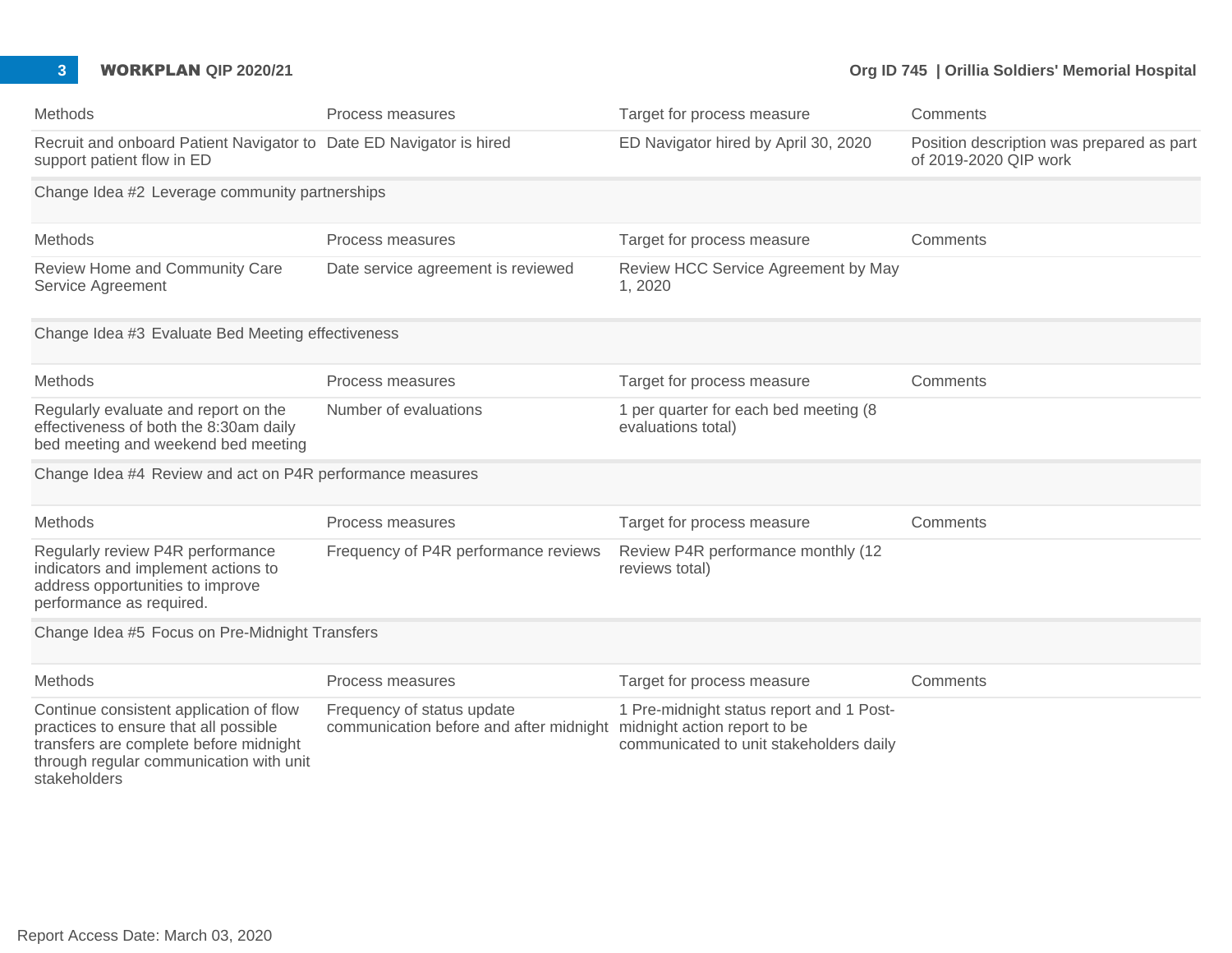## **Theme II: Service Excellence** Dimension: Patient-centred

#### **Measure**

| Indicator #4                                                                                                                                                                                                                                                           | <b>Type</b>                                               | Unit                          | Source /<br>Period                          | Current<br>Performance     | Target | <b>Target Justification</b>                                                        | <b>External Collaborators</b> |  |
|------------------------------------------------------------------------------------------------------------------------------------------------------------------------------------------------------------------------------------------------------------------------|-----------------------------------------------------------|-------------------------------|---------------------------------------------|----------------------------|--------|------------------------------------------------------------------------------------|-------------------------------|--|
| Percentage of respondents<br>who responded "Yes" to the<br>question: "Did you receive<br>enough information from<br>hospital staff about what to do<br>if you were worried about your<br>condition or treatment after you<br>left the hospital?<br><b>Change Ideas</b> | C                                                         | $\%$                          | hospital<br>collected data<br>/ Fiscal Year | CB                         | CB     | This is a new data collection<br>process and no baseline data<br>exists currently. |                               |  |
| Change Idea #1 Plan and implement post-discharge follow-ups                                                                                                                                                                                                            |                                                           |                               |                                             |                            |        |                                                                                    |                               |  |
| <b>Methods</b>                                                                                                                                                                                                                                                         |                                                           | Process measures              |                                             | Target for process measure |        |                                                                                    | Comments                      |  |
| Identify and establish relationship with<br>partner to assist with outgoing and<br>incoming post-discharge follow-ups                                                                                                                                                  |                                                           | Signed agreement with partner |                                             | <b>Collecting Baseline</b> |        |                                                                                    |                               |  |
|                                                                                                                                                                                                                                                                        | Change Idea #2 Review opportunities for patient education |                               |                                             |                            |        |                                                                                    |                               |  |
| Methods                                                                                                                                                                                                                                                                |                                                           | Process measures              |                                             | Target for process measure |        |                                                                                    | Comments                      |  |
| Identify themes for patient education<br>based on collected findings from post-<br>discharge follow-ups                                                                                                                                                                | education                                                 |                               | Identified opportunities for patient        | <b>Collecting Baseline</b> |        |                                                                                    |                               |  |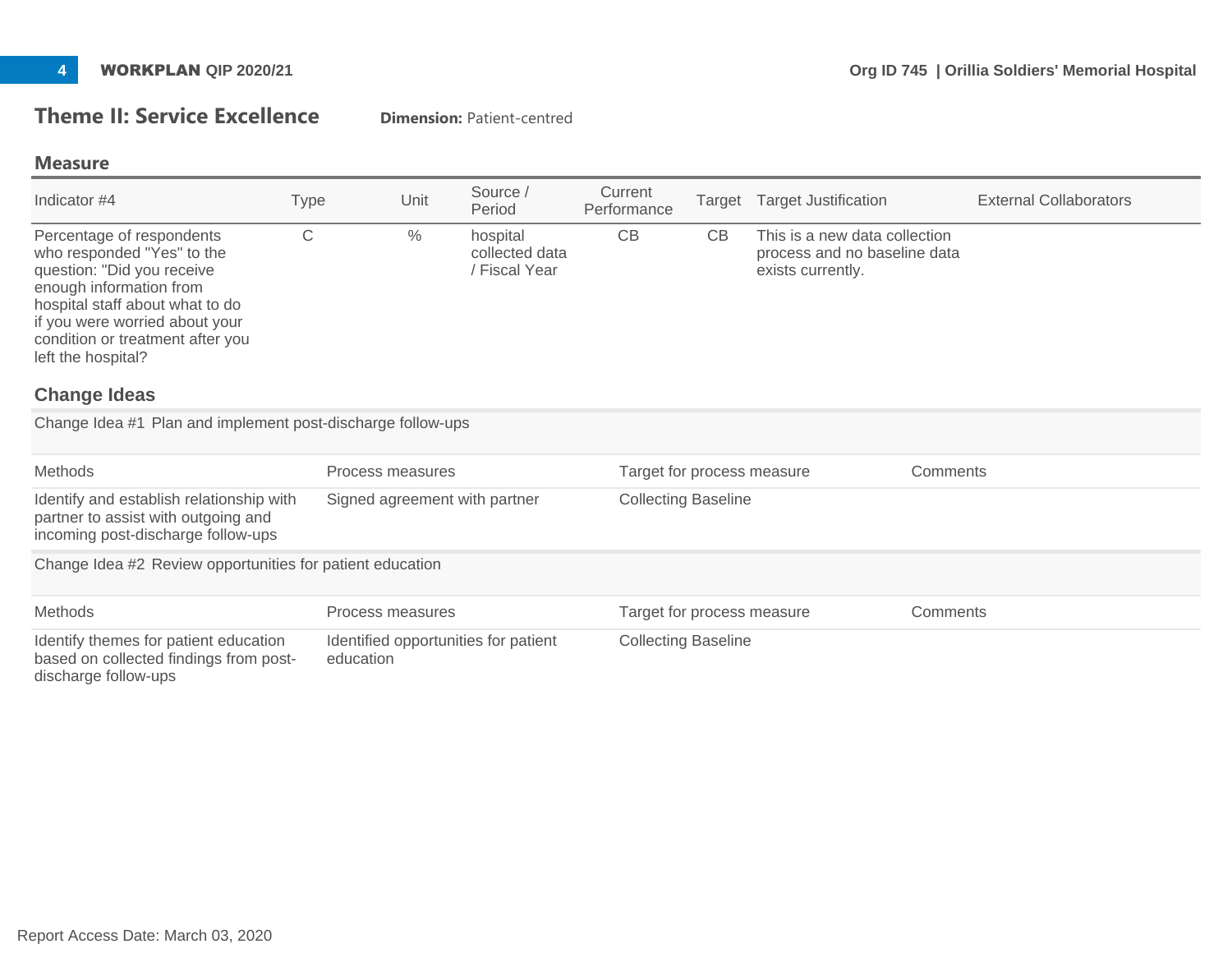**Theme III: Safe and Effective Care** Dimension: Effective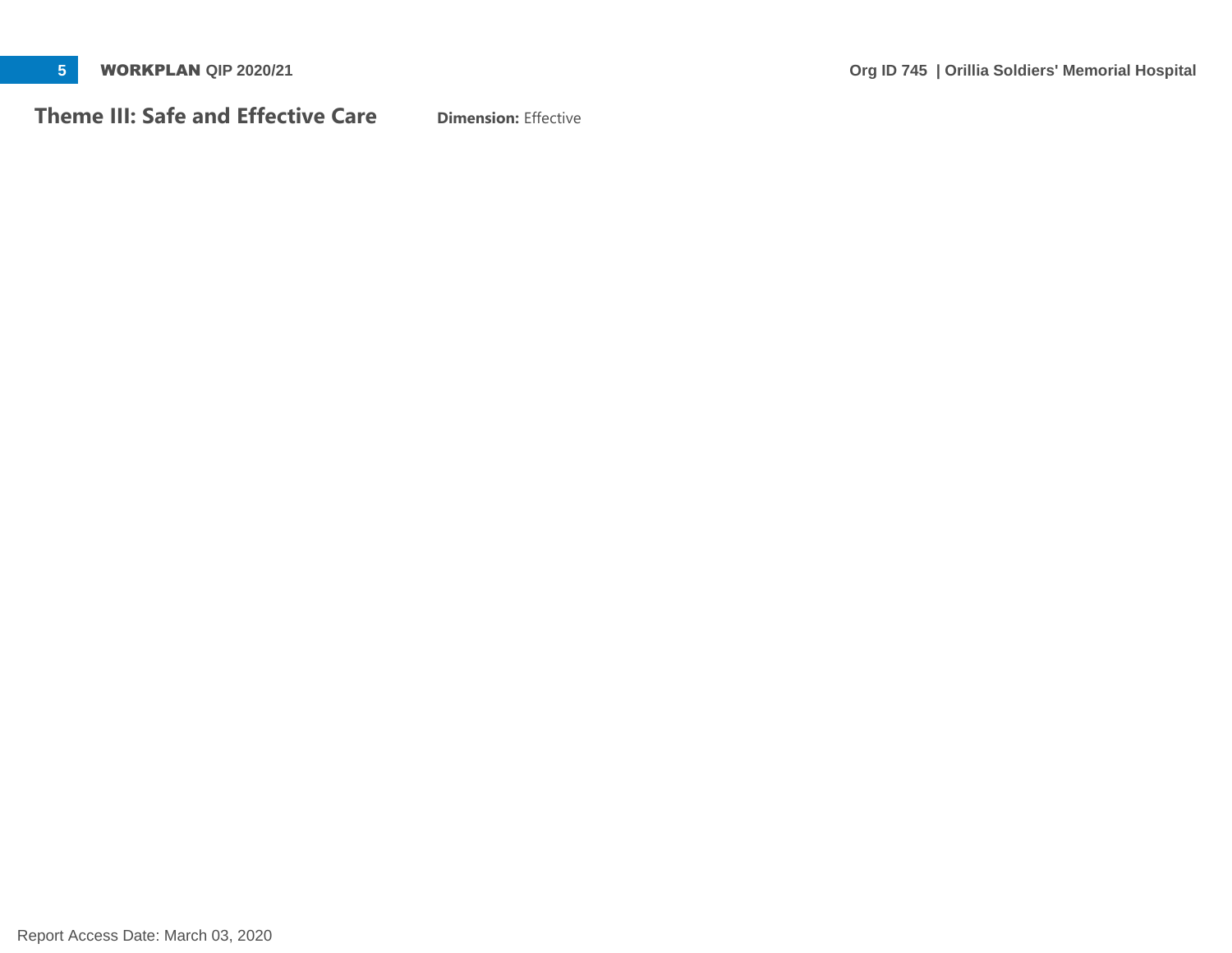| Indicator #5                                                                                                                                                                                                                 | Type | Unit                                                           | Source /<br>Period          | Current<br>Performance | Target | <b>Target Justification</b>                                                                                   | <b>External Collaborators</b> |
|------------------------------------------------------------------------------------------------------------------------------------------------------------------------------------------------------------------------------|------|----------------------------------------------------------------|-----------------------------|------------------------|--------|---------------------------------------------------------------------------------------------------------------|-------------------------------|
| Medication reconciliation at<br>discharge: Total number of<br>discharged patients for whom a<br><b>Best Possible Medication</b><br>Discharge Plan was created as<br>a proportion the total number of<br>patients discharged. |      | Rate per total hospital<br>number of<br>discharged<br>patients | collected data<br>' Quarter | 86.93                  | 82.00  | Embed strong 2019-2020<br>performance, spread to areas<br>that have not adopted current<br>practice standards |                               |

#### **Change Ideas**

Change Idea #1 Spread Medication Reconciliation on Discharge practices to OBS and Paeds

| <b>Methods</b>                                                                                                                                                                                                                                                                                                                                     | Process measures | Target for process measure | Comments |
|----------------------------------------------------------------------------------------------------------------------------------------------------------------------------------------------------------------------------------------------------------------------------------------------------------------------------------------------------|------------------|----------------------------|----------|
| Determine which patients actually require Scheduled integration planning meetings Integration planning meetings will begin<br>Medication Reconciliation, learn from and<br>integrate unit specific practices into<br>standards. Identify barriers to spreading<br>practice to OBS and Paeds, and work<br>through possible solutions as appropriate |                  | before June 30, 2020       |          |

Change Idea #2 Continue to educate prescribers on Medication Reconciliation practices and expectations

| Methods                                                                                                                                                                                                    | Process measures                      | Target for process measure                                           | Comments |
|------------------------------------------------------------------------------------------------------------------------------------------------------------------------------------------------------------|---------------------------------------|----------------------------------------------------------------------|----------|
| Identify appropriate communication<br>means to educate prescribers, confirm<br>key messages, develop content, publish<br>training in appropriate format, determine<br>process to validate completion rates | Established education validation plan | Education validation plan will be<br>confirmed by September 30, 2020 |          |

Change Idea #3 Continue to educate staff on Medication Reconciliation practices and expectations

| Methods                                                                                                                                        | Process measures                                                                                  | Target for process measure                                                                                                                       | Comments |
|------------------------------------------------------------------------------------------------------------------------------------------------|---------------------------------------------------------------------------------------------------|--------------------------------------------------------------------------------------------------------------------------------------------------|----------|
| Socialize performance of Medication<br>Reconciliation on Admission to affect<br>improved quality of Medication<br>Reconciliation on Discharge. | <b>Shared Medication Reconciliation</b><br>performance reports for communication<br>to front-line | Distribute updated Medication<br>Reconciliation performance reports (1 per<br>month) to all managers and executive<br>sponsor (12 reports total) |          |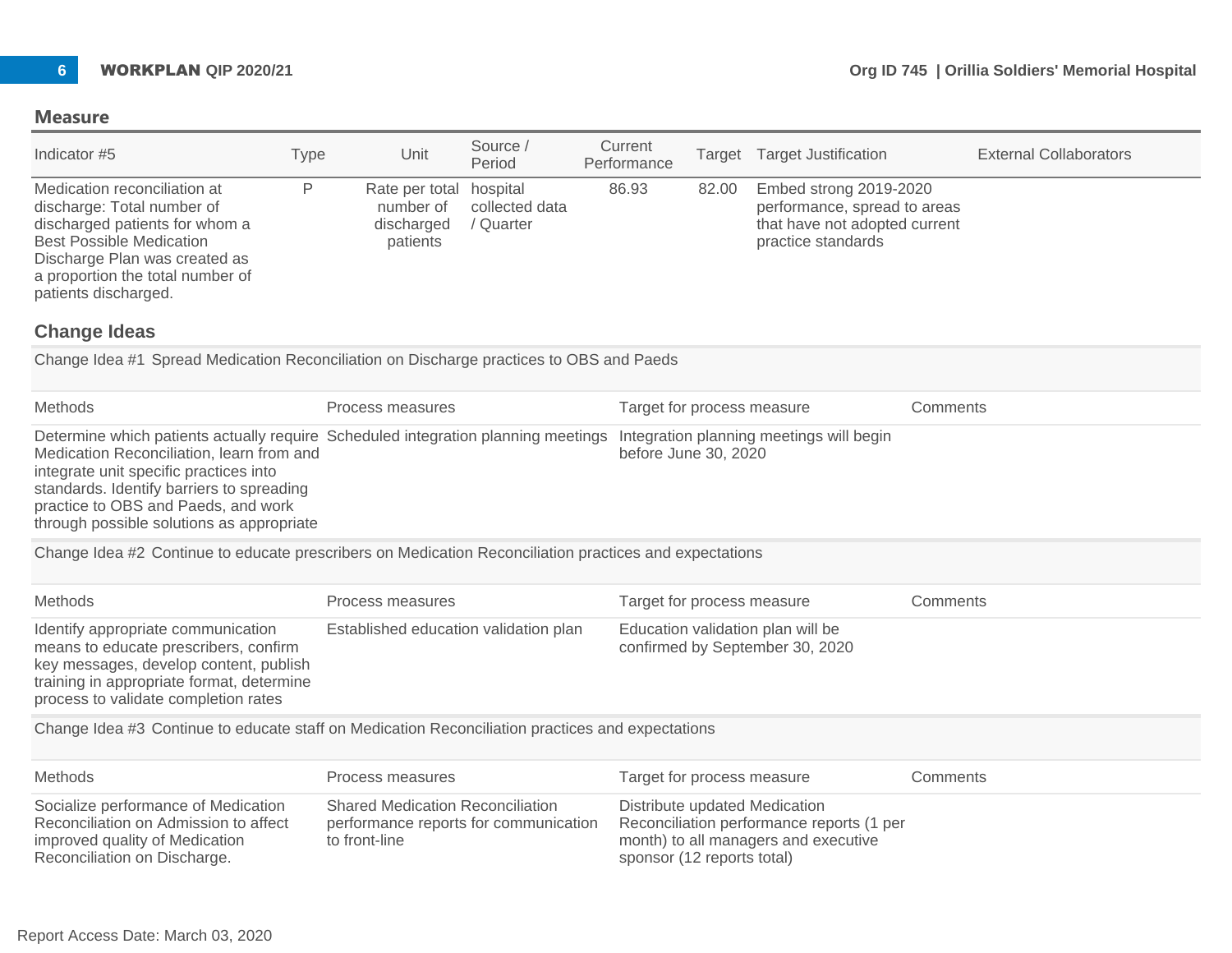

| Indicator #6                                                                                                                                                     | Type   | Unit                  | Source /<br>Period                                                                                                  | Current<br>Performance     |        | Target Target Justification                                                             | <b>External Collaborators</b> |
|------------------------------------------------------------------------------------------------------------------------------------------------------------------|--------|-----------------------|---------------------------------------------------------------------------------------------------------------------|----------------------------|--------|-----------------------------------------------------------------------------------------|-------------------------------|
| Number of workplace violence<br>incidents reported by hospital<br>workers (as defined by OHSA)<br>within a 12 month period.<br><b>Change Ideas</b>               | M      | Count                 | hospital<br>collected data<br>/ Calendar<br>Year                                                                    | 106.00                     | 108.00 | Based on sustained strong<br>2019-2020 performance                                      |                               |
| Change Idea #1 Continue educating staff on Workplace Violence awareness                                                                                          |        |                       |                                                                                                                     |                            |        |                                                                                         |                               |
| Methods                                                                                                                                                          |        | Process measures      |                                                                                                                     | Target for process measure |        |                                                                                         | Comments                      |
| Develop/deliver training to all staff on the Attendance at Safe Management Group<br>positive identification of workplace<br>violence and how to report incidents |        | training sessions     |                                                                                                                     |                            |        | 90% of all new hires complete SMG<br>training within 90 days of onboarding              | $FTE=860$                     |
| Change Idea #2 Standardize work place violence debriefing practices                                                                                              |        |                       |                                                                                                                     |                            |        |                                                                                         |                               |
| Methods                                                                                                                                                          |        | Process measures      |                                                                                                                     | Target for process measure |        |                                                                                         | Comments                      |
| Develop and implement a protocol for<br>staff debriefing after workplace violence<br>incidents                                                                   |        |                       | Percentage of completed debrief tools<br>following Code White incidents                                             |                            |        | 100% of reported Code White incidents<br>will have completed debrief tool attached      | FTE=860                       |
| Change Idea #3 Improve the capture of workplace violence incidents reports that are not clearly identified by staff as workplace violence                        |        |                       |                                                                                                                     |                            |        |                                                                                         |                               |
| Methods                                                                                                                                                          |        | Process measures      |                                                                                                                     | Target for process measure |        |                                                                                         | Comments                      |
| Use key terms to capture workplace<br>violence incident reports to increase<br>awareness of workplace violence risk.                                             | system |                       | Number of identified key terms being<br>used to validate workplace violence<br>incidents through incident reporting |                            |        | 5 key terms will be embedded in the risk FTE=860<br>management report by April 30, 2020 |                               |
| Change Idea #4 Build staff confidence in identifying and supporting each other during workplace violence incidents, and test upgraded Code White system.         |        |                       |                                                                                                                     |                            |        |                                                                                         |                               |
| Methods                                                                                                                                                          |        | Process measures      |                                                                                                                     | Target for process measure |        |                                                                                         | Comments                      |
| <b>Conduct Mock Code White incidents</b>                                                                                                                         |        | Number of Code Whites |                                                                                                                     | (4 in total)               |        | Conduct 1 Mock Code White per Quarter FTE=860                                           |                               |